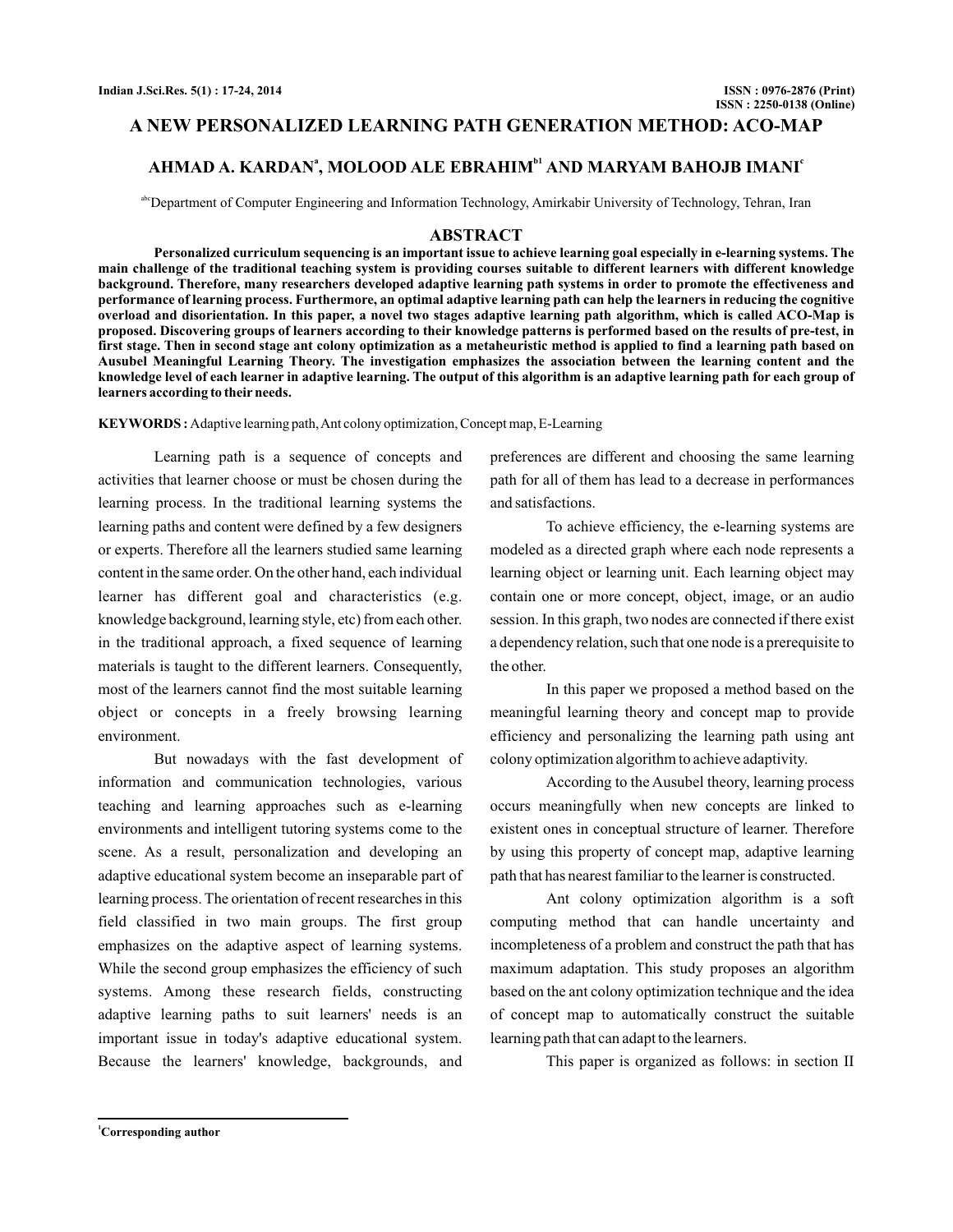some related works about an adaptive learning path and the role of concept map as a tool to provide adaptation in learning path are discussed; in section III the proposed method is described which includes test preprocessing, Kmeans clustering, and ant colony optimization algorithm; To describe the operation of ACO-Map algorithm, the results is proposed in section IV; in section V the main features of proposed method are presented and a comparison of all important and basic aspects of adaptive learning path methods is done; finally conclusion and future work are presented in section VI.

## **I. Related works**

In this section, we will define the adaptive learning path and discuss constructing concept map as a useful guidance tool for achieving this adaptation in the learning path.

A learning path is a sequence of activities and concepts with designated goals to help learners build up their knowledge or skills in a subject area.Adaptive learning path is constructed of learners' properties model that provides specific content and services according to their knowledge, backgrounds, and preferences to meet individual or group learning needs. Presenting an optimal and adaptive learning path in a learning system can improve effectiveness and performance of the learning process. To achieve this purpose in e-learning environment, a large number of methods have been proposed by researchers.

(Chen, 2011) proposed personalized diagnosis and remedial learning system (PDRLS) that providing remedial learning paths for individual learners based on their knowledge structure. In this system, first the concepts and relationship among them must be defined by experts. Then based on the results of learners' pre-test and by using Pathfinder network algorithm, learner knowledge structure can be elicited. Finally by comparing two knowledge structures, misconceptions and remedial learning path are constructed. Some of these researches also considered learning style in constructing learning path. (Sengupta et al., 2012) found relations between the terms by applying frequent graph pattern which can be created from repository of learning object. Then the ant colony optimization is applied to construct learning path between terms. Besides,

for achieving to adaptivity in sequence of concepts, Evolutionary algorithms such as genetic algorithm are used. (Chen, 2008) presented a genetic-based curriculum sequence method for construct personalized learning path. The fitness function of genetic algorithm in this method is based on concepts difficulty and concepts relation degree. The concept difficulty obtained from Item Response Theory and concept relation degree calculated by using tf-idf algorithm and cosine-measure similarity.

Concept map is a tool for organizing and representing knowledge that includes concepts in the forms of circles or boxes and connecting line between them as relationships. Concept map proposed by Joseph D. Novak for first time at Cornell University in the 1960s (Novak and Cañas, 2008). The idea of his work was based on the Meaningful Learning Theory of Ausubel. Ausubel said that learning process occurs when new concepts are linked to existent ones in conceptual structure of learner.

In the effective and meaningful learning process, the learning of the concepts should be done in a proper sequence. Since the constructed concept maps based on the learners' knowledge can make the relationships between concepts more organized and adapted and present the proper learning order of concepts, therefore a large number of studies have focused on automatically constructed concept map as a useful guidance tool for adapting learning path.

(Lee et al., 2009) presented a method based on Apriori algorithm for concept map to automatically construct concept maps which can develop an intelligent concept diagnostic system (ICDS). Then by using constructed concept map, Lee et al. determine the learning barriers and suggest Remedial-Instruction Path (RIP). (Hung and Hung; 2009) presented a method to construct concept map based on Look Ahead Fuzzy Association Rule Mining Algorithm. In this method, firstly the familiar degree of concepts of learners are calculated, fuzzification of familiar degrees are done, and fuzzy association rules based on four association rule types are mined. Finally, concept map as an adaptive learning path is constructed by using mined association rules between concepts.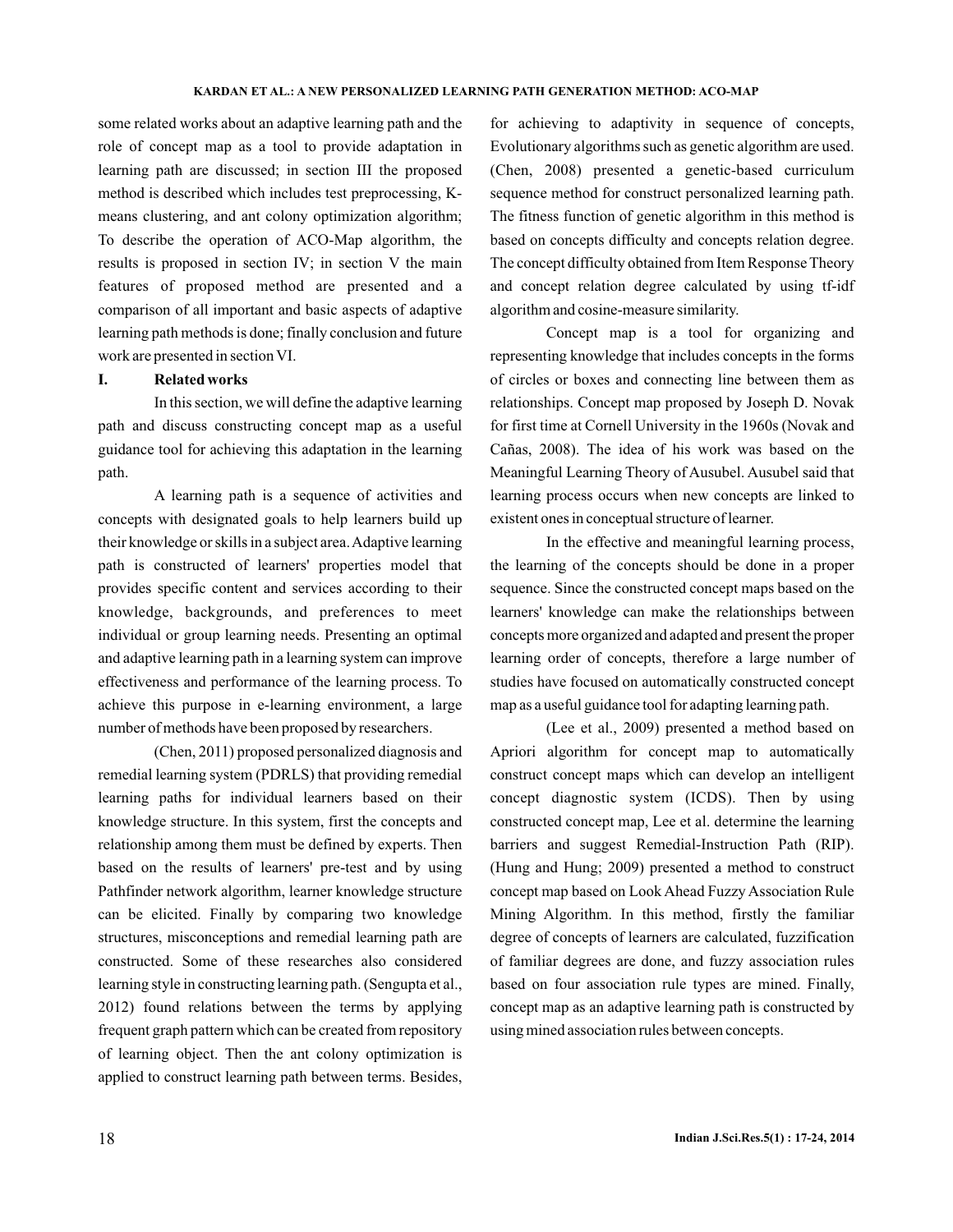

**Figure 1: Two stage approach to construct adaptive learning path**

#### **II. The proposed of adaptive learning path**

`As shown in Figure 1, this study presents a novel two-stage approach to construct adaptive learning path which is called ACO-Map. In the first stage of this method, K-means algorithm is used to divide learners into groups of learners which have a similar familiarity to the concepts. Then ant colony optimization is applied to construct a learning path for each group as their guidance tool for adaptive learning path in second stage. The process of proposed method will be explained in the following sections.

### **A. Test Preprocessing**

Assuming that each learning object has C concepts and there are N concepts in each test item  $(1 \le N \le C)$ . The relevance degree between concept C<sub>j</sub> and test item Qi is shown by  $R_{\varrho_{i,C_j}}$ . The greater value of  $R_{\varrho_{i,C_j}}$ , denotes the more relevance between test item  $Q_i$  and concept  $C_j$ ,  $R_{Q_i, C_j}$ . When the test item *Qi* only contains the concept *Cj*  $R_{\rho_i, c_j}$ , will be represented by "1". When the test item  $Q_i$  does not contain concept *Cj*  $R_{\rho_i, q}$ , will be represented by  $0$  (0  $\leq R_{\rho_i, q} \leq 1$ ).

Assuming that S learners take  $Q$  test items.  $P_{si,Qj}$ , indicates the score of the learner  $Si$  in test item  $Qj$ . Scores are graded in P scale  $(0 \le P_{si,oj} \le P)$ .

In order to estimate the learners' familiar degree of concepts,  $P_{\scriptscriptstyle{si,Qj}}$  and  $R_{\scriptscriptstyle{Qi,Gj}}$  should be considered together.  $A_{\scriptscriptstyle{Si,Gj}}$ indicates the familiar degree of the learner Si about the concept *Cj*, where

$$
A_{S_i, C_j} = \left(\frac{1}{P} \sum_{k=1}^{Q} P_{S_i, Q_k} R_{Q_k, C_j}\right) / \sum_{k=1}^{Q} R_{Q_k, C_j} \tag{1}
$$

where  $0 \leq A_{s_i, c_j} \leq 1$  (Hung and Hung; 2009).

## **B. K-meansAlgorithm to Learner Clustering**

Learners can be cluster according to their familiarities degrees of the concepts.  $A_{s_i}$  is familiar degree [SxC] matrix, which S is a number of learners and C is a number of concepts in a learning object.

K-means clustering is an iterative clustering method, and divides the data into a predefined number of clusters. The K-means algorithm is a non-hierarchical approach to forming good clusters based on measuring similarities of instances. After clustering step, each learner in a cluster will have nearly similar familiarities in each concept. Therefore, the learning background of each group can be used in next step to construct adaptive learning path for their members.

## **C. Ant Colony Optimization**

Ant colony is a part of swarm intelligence approach that has been successfully used in the general purpose optimization techniques. Ant colony optimization (ACO) is a randomized search method based on the foraging behavior of some ant species. These ants deposit same amount of pheromone on their paths in order to mark some favorable path that should be followed by other members of the colony, so shorter paths will receive more pheromone per time unit. Furthermore, the amount of pheromone on each path decreases as time passes because of evaporation. Therefore, longer paths lose their pheromone intensity and become less favorable over time (Dorigo; 1992).

ACO algorithms can be used in any optimization problem, if the following aspects are provided:

## **Graph Construction**

In this problem, nodes represent concepts and the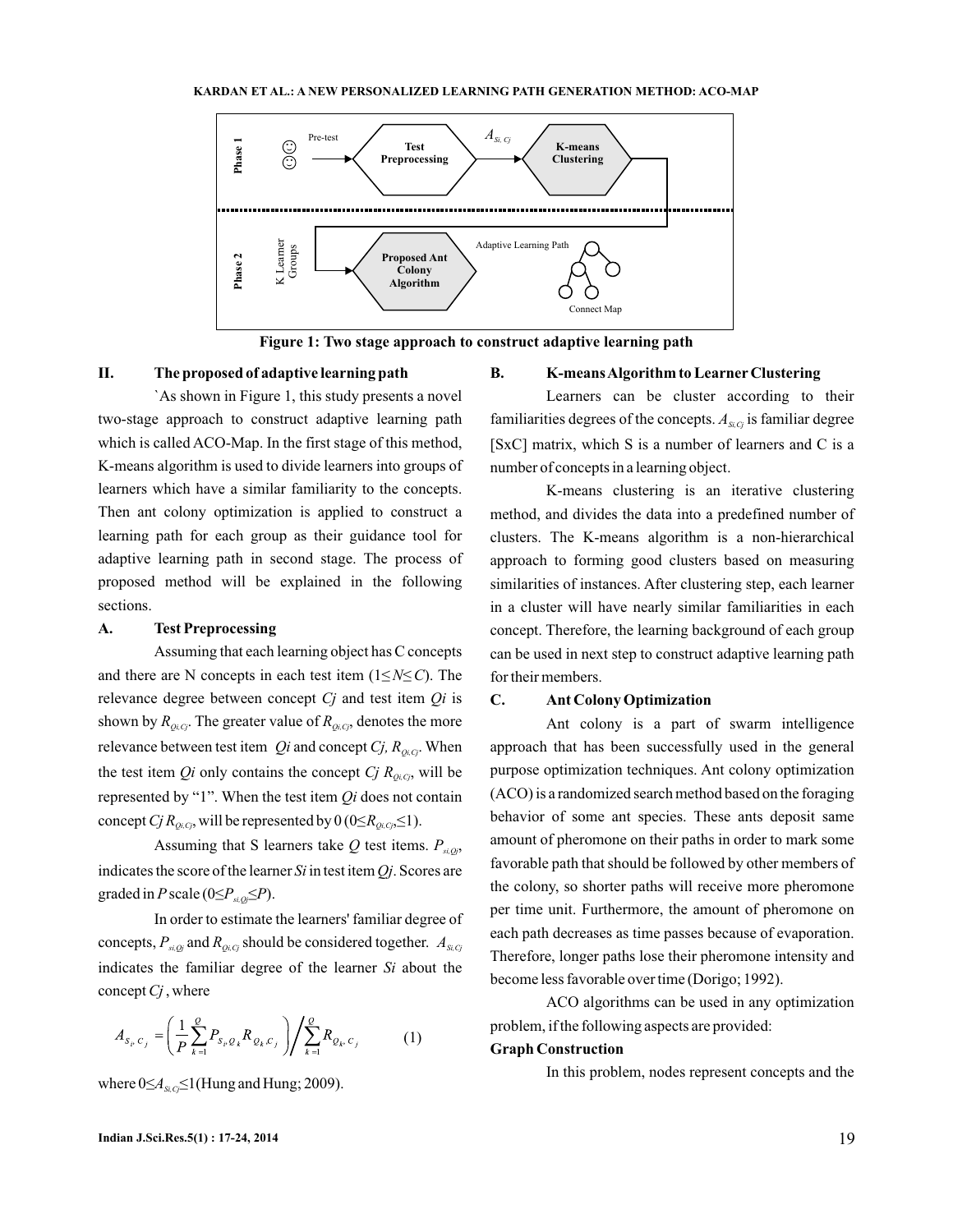edges between them denote the choice of studying the next concept respectively in learning path. Nodes are fully connected. The search for the optimal learning path is finding the best arrangement of nodes (concepts) that helps a group of learners to understand the learning topic better.

## **Solution construction**

Each ant starts randomly to choose starting concept and in each iteration adds an unvisited concept to its partial tour. At each step, each ant constructs a solution. Then each ant will share its solution feedback by updating a pheromone matrix with the entire colony. Each entry in the pheromone matrix shows the desirability of each concept. At the end of each iteration, the pheromone associated with each solution component is reinforced based on the quality of the solution that comprises the particular solution component. In subsequent iterations, ants will use the pheromone intensities of available solution components to guide whole solution construction. As a result of repeated pheromone reinforcements, a subset of solution components will emerge to have pheromone intensities much higher than the others. The solution construction terminates when it can satisfy the stopping criterion (e.g. group of learner hasn't any misconception in learning subject).

### **Pheromone trails and heuristic information**

Let S be a set of given N concepts in a learning object, and be the pheromone level (desirability measure) of concept c to be in the selected subset of concepts s where . Initially, the desirability of each concept will be the same, but the desirability of those concepts which are more important, increases in each step. A concept map which is constructed by instructor is suggested to be used for heuristic information. This concept map is based on the Meaningful Learning Theory of Ausubel, so more general concepts which are placed on the top of the graph should have more rank and more specific ones which are placed at the bottom of the graph should have less rank in heuristic information (is a heuristic information for concept i).

The ants build solutions applying a probabilistic decision policy to choose next node. In this case each subset of concept represents a state. The state transition rules help ants to select concepts using the pheromone trail and the

heuristic value. Each ant chooses a particular concept by maximizing a product of these two parameters (Sivagaminathan and Ramakrishnan; 2007). An ant m chooses a concept i in its solution at time step t as follows:

$$
P_i^m(t) = \left\{ \frac{\left[\tau_i(t)\right]^\alpha \left[\eta_i\right]^\beta}{\sum_{u \in J^m} \left[\tau_u(t)\right]^\alpha \left[\eta_u\right]^\beta} \quad \text{if} \quad i \in C^m \right\}
$$
\n
$$
otherwise \quad (2)
$$

Where  $C^m$  is the set of feasible concepts that can be added to the partial solution for ant  $m$ ;  $\alpha \ge 0$  and  $\beta \ge 0$  are two parameters that determine the importance of the pheromone value and heuristic desirability.

Pheromone update rule: After an ant has completed its tour, the amount of pheromone deposited on the edges of this tour is used in updating rule. First, this amount of pheromone trail  $(\tau)$  should be decreased by an evaporation factor  $(\rho)$ ;

$$
\tau_i(t) \quad (1-\rho)^* \tau_i(t) \tag{3}
$$

Second, each ant retraces the path which it has followed and deposits an amount of pheromone on each traversed connection; the pheromone updating rule is defined as:

$$
\tau_i(t) \leftarrow \tau_i(t) + \sum_{k=1}^{m} \Delta \tau_i^k(t) \tag{4}
$$

Where the pheromone is updated according to the measure of the desirability of the ant's concept subset.  $\Delta \tau_i(t)$ is the familiar degrees  $A_{sm,G}$  (eq. 1) of traversed concepts  $Cj$ by ant  $m$  (learner) at iteration  $t$ . The pseudo code of proposed algorithm (ACO-Map) is presented in figure 2.

### **RESULTS**

To obtain a fast and efficient result, ACO-map algorithm implemented in Matlab environment. To describe the operation of algorithm step by step, let us consider 20 concepts in the course, 6 test items, and 1000 ants (learners) to construct the adaptive path. In the training phase of algorithm, ant colony optimization method needs a large number of ants to achieve convergence. Thus the scores of 1000 learners are generated randomly to assign them to ants. Then in the test phase, a real learner enters to system, takes pre-test, assigns to near cluster, and finally a learning path is shown to her/him according to nearest cluster. The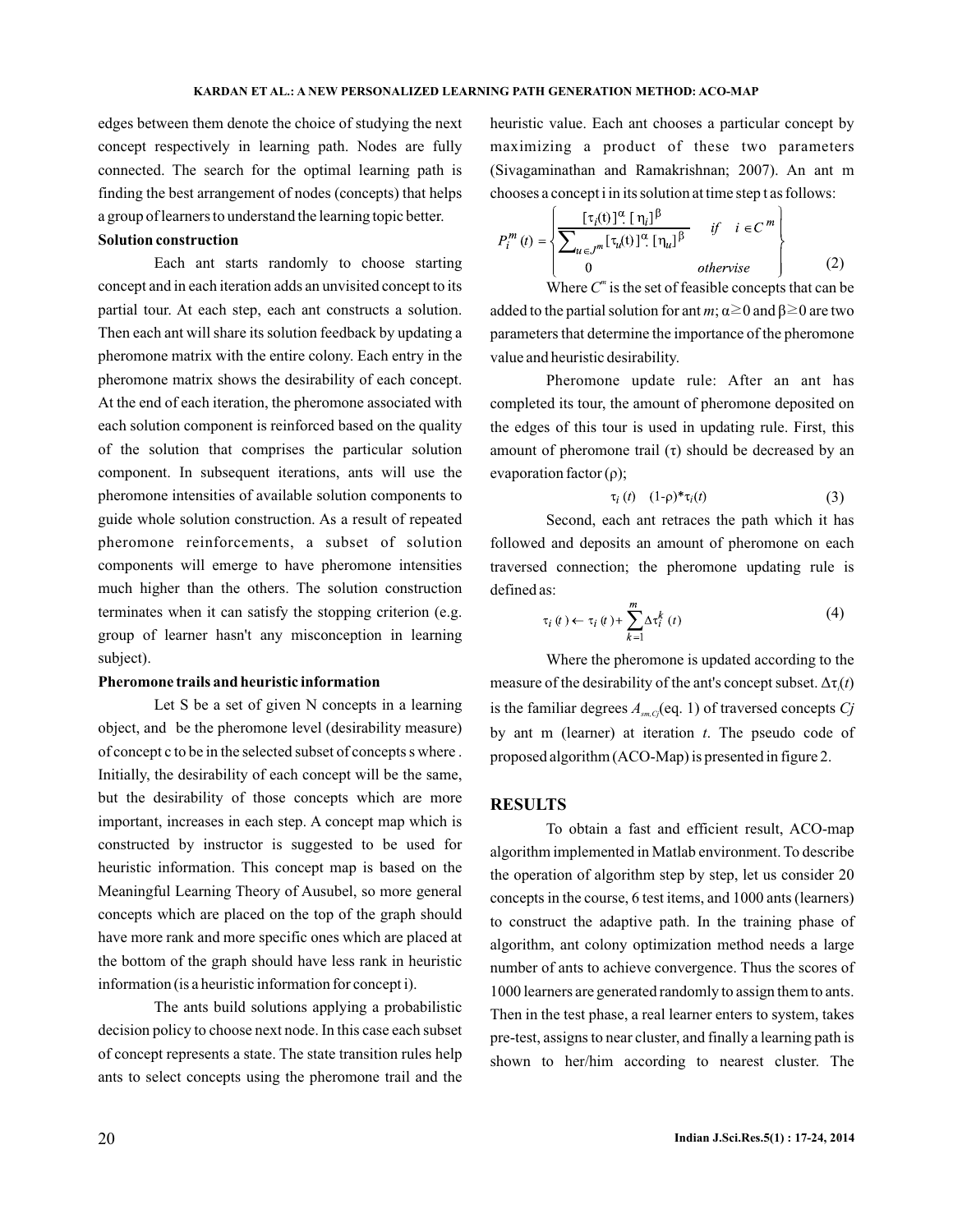$A_{S_i, C_j}$ 

Input for ACO: number of ants and ACO's parameters  $(\alpha, \beta, p)$  and k cluster) Output: Adaptive learning path (a concept map for each group of learners)  $A_{S_i, C_j}$  $2: Do$  (for each cluster) { 3: Set the same value for pheromone and heuristic information  $4:$ % Ant generation  $5:$ Assign a concept to each ant randomly 6: Do (for each Ant)  $7:$ Calculate State Rule (Eq. 2)  $8:$ Choose next concept (according the step 7)  $9:$  $A_{S_m, C_j}$  $10:$ Continue;  $11:$ } 12: Check the termination condition (if iteration number finished or if there isn't any learner in groups with familiarity to a concept less  $0.7$  in post test)  $13:$ Return best path 14: Update the pheromone of all ants (Eq. 3 and 4) 15: Go to step 6 and continue. }

**Figure 2 : Proposed adaptive path learning algorithm base on ACO**

relevance degree between these concepts and test items is shown in table 1.

Besides, the score of learners in test items in cluster 1 shown in table 2 (scores are graded in 20). Then familiar degree is calculated by using table 1 and table 2. The familiar degree of learners in cluster 1 is shown in table 3. For ant 3 and concept 4,  $A_{\textit{si},\textit{G}}$  is calculated as follow:

= [1/20\*(3\*0 + 17\*0.2 + 12\*0.2 + 20\*0 + *AS3, C4*  $17*0 + 4*0 + 2*0 + 0*0.2 + 12*0 + 15*0 + 18*0 + 3*0$  $(0.2 + 0.2 + 0.2) = 0.483$ 

In the ant colony optimization phase, nodes are fully connected in graph construction. At the first, the desirability of each concept is same, but the desirability of each concept that is more important, increases in each step. For the heuristic information, a concept map constructed by expert is suggested. Therefore each node of graph that is placed on top of the concept map should have more rank and vice versa. The heuristic information (η) of this example with 20 concepts is shown in table 4.

In the testing phase, a real learner with following calculated familiar degree with concepts (table 5) enters to the system. The familiar degree of this learner is most similar to cluster 1, thus the learner should be assigned to cluster 1.



Finally the adaptive learning path for cluster 1 is shown in Figure 3. The numbers on the circles show the number of concept and arrows indicates the order that should learners follow to learn concepts. For example this learner has most familiar degree with concept 5 and therefore this concept should be learned first.

## **DISCUSSION**

In this work, we proposed a novel method to build an adaptive learning path by using the combined features of clustering and ant colony algorithms. On the other hand, it is based on a well-known learning theory. Therefore, its output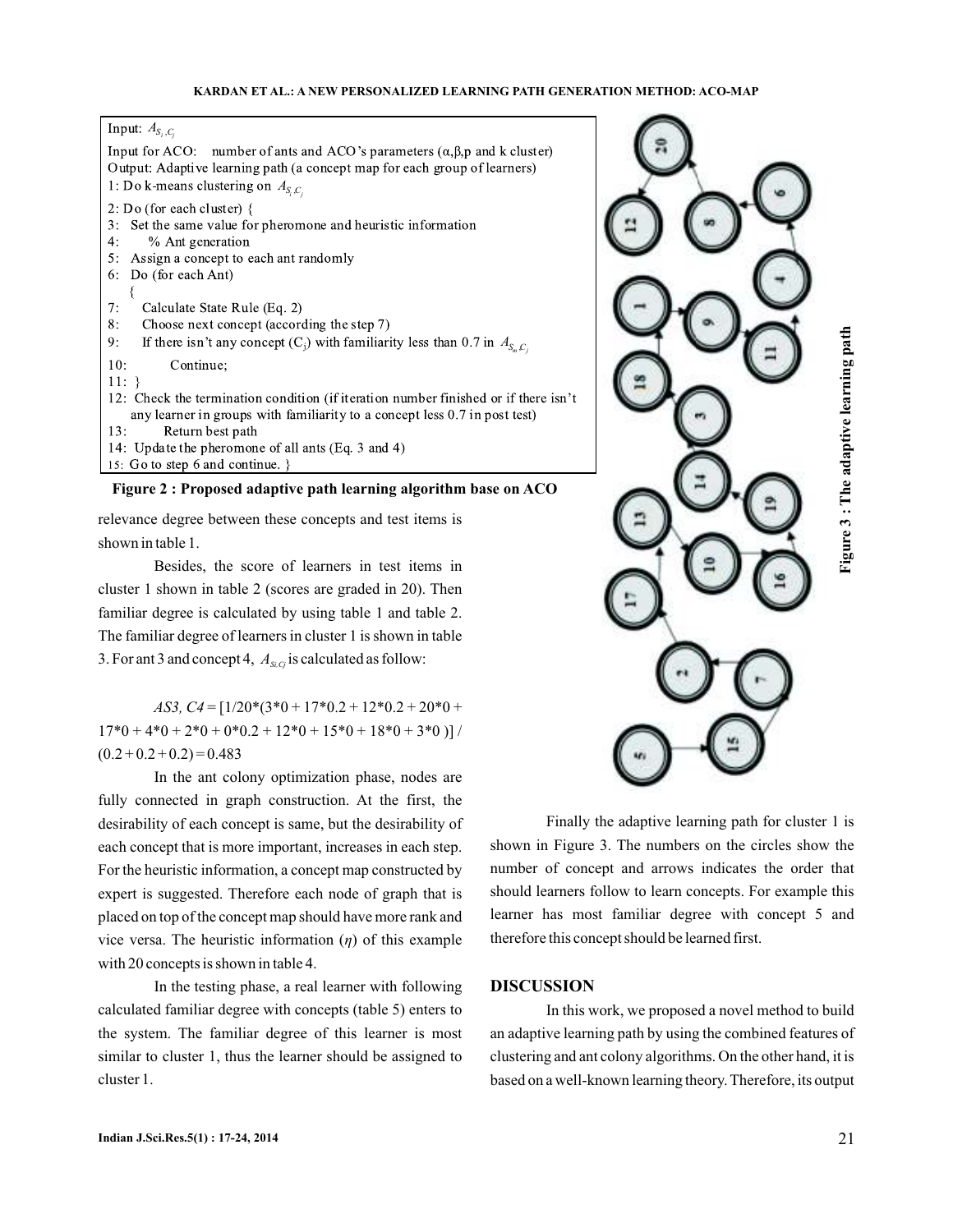|                 | −<br>ت       | $\mathbf{\Omega}$<br>$\mathbf{r}$<br>U | ئيڈ | $\mathcal{C}^{\mathbf{4}}$ | <b>In</b><br>ن | $\bullet$<br>ت | 5   | $\mathbf{C}$ | ට්           | $\tilde{c}$ | −<br>$\mathbf{r}$ | $\mathbf{\tilde{c}}$<br>ā | ొ<br>ರ | ₩<br>$\blacksquare$<br>ں | n<br>Ö       | $\bullet$<br>ರ | ↖<br>$\blacksquare$<br>ر | $\infty$<br>ರ | $\bullet$<br>ā | $\overline{C20}$ |
|-----------------|--------------|----------------------------------------|-----|----------------------------|----------------|----------------|-----|--------------|--------------|-------------|-------------------|---------------------------|--------|--------------------------|--------------|----------------|--------------------------|---------------|----------------|------------------|
| $\overline{Q1}$ | 0.1          | 0                                      | 0.1 | $\theta$                   | $\theta$       | $^{\circ}$     | 0.1 |              | 0.1          | $\theta$    |                   | $\mathbf{0}$              | 0.1    | 0.1                      | $\mathbf{0}$ | 0.1            | 0.1                      | 0.1           | $\theta$       | 0                |
| Q <sub>2</sub>  | $\mathbf{0}$ | 0                                      |     | 0.2                        | 0              | $\Omega$       |     |              | 0.2          | $\Omega$    |                   | $\mathbf{0}$              | 0.2    | 0.1                      | 0.2          | $\mathbf{0}$   |                          |               | 0.1            | $\theta$         |
| Q <sub>3</sub>  | $\mathbf{0}$ | 0.1                                    |     | 0.2                        | 0.1            | $\theta$       |     |              | 0.1          | 0.1         | 0.1               | $\mathbf{0}$              |        | 0.1                      | $\mathbf{0}$ | 0.1            | $\Omega$                 | 0.1           | 0.2            | $\Omega$         |
| $\overline{Q4}$ | $\mathbf{0}$ | $\theta$                               |     | $\theta$                   | 0.3            | $\Omega$       |     |              | $\mathbf{0}$ | $\Omega$    | ∩                 | 0.1                       |        | 0                        | 0.1          | 0.2            | 0.2                      | 0             | $\theta$       | 0.1              |
| $\overline{Q5}$ | 0.2          | $\mathbf{0}$                           |     | $\theta$                   | $\mathbf{0}$   | 0.2            | 0   |              | $\mathbf{0}$ | 0.1         | 0.1               | $\mathbf{0}$              |        | 0                        | 0.2          | $\bf{0}$       |                          | 0.2           | $\theta$       | $\Omega$         |
| Q <sub>6</sub>  | $\mathbf{0}$ | 0                                      |     |                            | $\theta$       | $\Omega$       |     |              | 0.4          | $\theta$    |                   | $\mathbf{0}$              | 0.1    |                          | 0.1          | $\mathbf{0}$   |                          |               | $\Omega$       | 0.4              |

## **Table 1 : Relevance degree**

# **Table 2 : Learners score**

|                | Q1       | Q <sub>2</sub> | Q <sub>3</sub> | Q4       | Q <sub>5</sub> | Q6     | Q7 | Q8       | Q9             | Q10 | Q11 | Q12 |
|----------------|----------|----------------|----------------|----------|----------------|--------|----|----------|----------------|-----|-----|-----|
| L <sub>3</sub> | 3        | 17             | 12             | 20       | 17             | 4      | ∍  | $\Omega$ | 12             | 15  | 18  |     |
| L6             | 4        | 14             | 16             | 19       | 13             | 3      | 3  | 17       | $\overline{4}$ | 18  | 5   | 12  |
| L14            | 8        | 15             | 17             | $\Omega$ | $\mathbf Q$    | $\sim$ | 15 |          | Q              | 11  | 11  | 19  |
| L16            | 19       | 14             | 10             | 19       | 13             | 17     | 13 | 18       | 15             | 20  | 16  |     |
| $\cdots$       | $\cdots$ |                |                |          |                |        |    |          |                |     |     |     |

|                |       |           |              |               |       |                |         |          | rapic o i i animar acquee |             |                |           |       |       |       |                |       |       |               |       |
|----------------|-------|-----------|--------------|---------------|-------|----------------|---------|----------|---------------------------|-------------|----------------|-----------|-------|-------|-------|----------------|-------|-------|---------------|-------|
|                | J     | C         | $\mathbb{C}$ | $\mathcal{L}$ | C5    | $\mathfrak{S}$ | C       | $\infty$ | ී                         | $\tilde{c}$ | $\overline{5}$ | C12       | C13   | C14   | CIS   | $\overline{c}$ | C17   | C18   | $\frac{1}{2}$ | C20   |
| L <sub>3</sub> | 0.708 | $0.600$   | 0.375        | 0.483         | 0.675 | 0.333          | 0.400   | 0.285    | 0.479                     | 0.441       | 0.725          | 0.550     | 0.438 | 0.533 | 0.600 | 0.687          | 0.470 | 0.458 | 0.700         | 0.510 |
| L6             | 0.366 | $0.800\,$ | 0.333        | 0.783         | 0.781 | 0.700          | 0.350   | 0.478    | 0.433                     | 0.591       | 0.725          | 0.550     | 0.544 | 0.566 | 0.495 | 0.725          | 0.480 | 0.583 | 0.800         | 0.395 |
| L14            | 0.475 | 0.850     | 0.608        | 0.550         | 0.537 | 0.483          | 0.633   | 0.392    | 0.479                     | 0.383       | 0.650          | $0.600\,$ | 0.644 | 0.666 | 0.513 | 0.537          | 0.560 | 0.675 | 0.750         | 0.350 |
| L16            | 0.766 | 0.500     | 0.550        | 0.700         | 0.762 | 0.533          | $0.600$ | 0.800    | 0.808                     | 0.741       | 0.575          | 0.800     | 0.661 | 0.716 | 0.754 | 0.837          | 0.830 | 0.475 | 0.675         | 0.860 |
| $\cdots$       |       |           |              |               |       |                |         |          |                           |             |                |           |       |       |       |                |       |       |               |       |

# **Table 3 : Familiar degree**

#### **Table 4 : The heuristic information**

| $\overline{\phantom{0}}$<br>◡ | $\sim$<br>ັ | Ö,<br>$\mathbf{r}$ .<br>∼ | U | J.                  | $\bullet$<br>$\sim$ $\sim$ | $\overline{ }$ | ୁବ<br>◡                              | ల<br>$\check{ }$             | 0<br>$\blacksquare$<br>◡ | $\overline{\phantom{0}}$<br>$\blacksquare$<br>◡ | $\overline{\phantom{0}}$<br>≖ | $\overline{\phantom{0}}$<br>w | $\blacksquare$           | $\overline{\phantom{0}}$ | $\overline{\phantom{0}}$ | $\infty$<br>$\overline{\phantom{0}}$ | $\bullet$ | $\sim$ |
|-------------------------------|-------------|---------------------------|---|---------------------|----------------------------|----------------|--------------------------------------|------------------------------|--------------------------|-------------------------------------------------|-------------------------------|-------------------------------|--------------------------|--------------------------|--------------------------|--------------------------------------|-----------|--------|
| $\overline{ }$                | 10          | ັ                         |   | - 1<br>$\mathbf{r}$ |                            | 20             | 1 <sub>7</sub><br>II<br>$\mathbf{r}$ | $\epsilon$<br>$\overline{1}$ | 19                       | $\overline{1}$                                  | 1 Q<br>10                     | 16                            | $\sim$<br>$\overline{1}$ | 14                       |                          |                                      |           |        |

# **Table 5 : Familiar degree of the learner**

|                | $\blacksquare$<br>◡    | $\sim$<br>پ      | ొ<br>$\mathbf{r}$<br>◡ | $\overline{ }$<br>پ      | <b>SC</b><br>ن                                                   | $\bullet$<br>پ                                   | $\overline{ }$<br>ن                         | $\infty$<br>ن                              | ື<br>$\mathbf{r}$<br>پ      | ◒<br>▬<br>. .<br>◡                                      | $\blacksquare$<br>⊣<br>پ     | $\sim$<br>$\blacksquare$<br>$\sim$ $\sim$<br>◡ | ొ<br>−<br>◡                                | ₹<br>$\overline{\phantom{0}}$<br>֊                          | n<br>$\overline{\phantom{0}}$<br>ٮ  | ৩<br>−<br>$\sim$ $\sim$          | L<br>$\overline{\phantom{0}}$<br>$\sim$ | $\infty$<br>$\overline{\phantom{0}}$<br>$\cup$ | $\bullet$<br>$\overline{\phantom{0}}$<br>◡ | 0<br>$\mathbf{\Omega}$ |
|----------------|------------------------|------------------|------------------------|--------------------------|------------------------------------------------------------------|--------------------------------------------------|---------------------------------------------|--------------------------------------------|-----------------------------|---------------------------------------------------------|------------------------------|------------------------------------------------|--------------------------------------------|-------------------------------------------------------------|-------------------------------------|----------------------------------|-----------------------------------------|------------------------------------------------|--------------------------------------------|------------------------|
| 눕<br>≘<br>lear | 8<br>$\sim$<br>$\circ$ | ∼<br>∼<br>₩<br>0 | 487<br>○               | 8<br>$\overline{v}$<br>0 | $\mathbf{\sim}$<br>$\overline{\phantom{0}}$<br>${}^{\circ}$<br>っ | $\sim$<br>$\mathbf{\sim}$<br>$\overline{v}$<br>っ | $\circ$<br>νñ.<br>$\overline{4}$<br>$\circ$ | $\frac{8}{3}$<br>$\overline{ }$<br>$\circ$ | $50\,$<br>$\sim$<br>$\circ$ | $\sim$<br>$\sim$<br>$\overline{\phantom{0}}$<br>$\circ$ | っ<br>ా<br>$\circ$<br>$\circ$ | $\circ$<br>$\sim$<br>$\overline{ }$<br>$\circ$ | $\overline{ }$<br>$\frac{8}{4}$<br>$\circ$ | $\infty$<br>$\overline{ }$<br>$\circ$<br>$\cdot$<br>$\circ$ | $\sim$<br>$\mathcal{S}$<br>. .<br>っ | $\sim$<br>$\tilde{c}$<br>$\circ$ | っ<br>$\sim$<br>७<br>っ                   | $\sim$<br>ö<br>₹<br>$\circ$                    | 8<br>$\overline{v}$<br>ᅌ                   | ⊂<br>Ö<br>$\sim$<br>0  |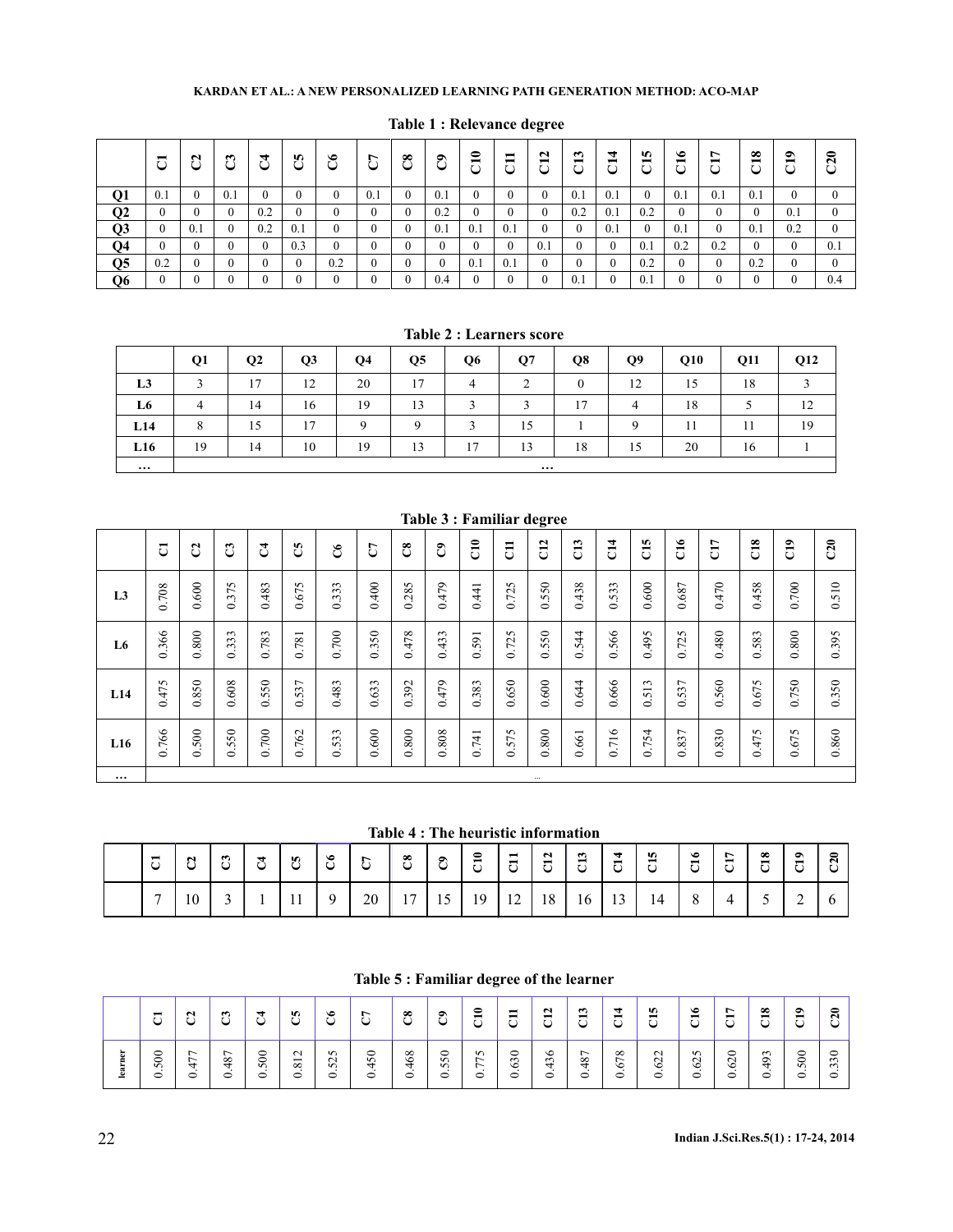|                            | <b>Method</b>                                           | <b>Based on Learning</b><br><b>Theory</b>  | <b>Prefest</b>         | Optimization | <b>Adaptivity</b>     | <b>Extract Relations</b><br><b>Between</b><br><b>Concepts/Learning</b><br>Object |
|----------------------------|---------------------------------------------------------|--------------------------------------------|------------------------|--------------|-----------------------|----------------------------------------------------------------------------------|
| (Lee et al., 2009)         | Apriori Algorithm<br>(for constructing)<br>concept map) | (Ausubel<br>meaningful learning<br>theory) | for knowledge<br>level | $\times$     |                       | Semi automatic                                                                   |
| (Hsu and Ho,<br>2012)      | fuzzy interpolation,<br>ant-genetic algorithm           | $\boldsymbol{\mathsf{x}}$                  |                        |              |                       | Semi automatic                                                                   |
| (Anh et al., 2008)         | <b>Bayesian Belief</b><br><b>Network</b>                | $\times$                                   |                        | $\times$     |                       | Semi automatic                                                                   |
| (Chen, 2011)               | Pathfinder network<br>algorithm                         |                                            |                        | $\times$     |                       | Semi automatic                                                                   |
| (Chen, 2008)               | Genetic algorithm                                       | $\boldsymbol{\times}$                      |                        |              |                       | Automatic                                                                        |
| (Sengupta et al.,<br>2012) | Ant Colony<br>Optimization                              | $\boldsymbol{\mathsf{x}}$                  | $\times$               |              | $\boldsymbol{\times}$ | Semi automatic                                                                   |
| $ACO-Map$                  | Concept Map +<br>Ant Colony<br>Optimization             | (Ausubel<br>meaningful learning<br>theory) | for knowledge<br>level |              |                       | Automatic                                                                        |

**Table 6 : Comparisons table for different methods**

is a concept map for each group of learners.

In recent years, several methods have been proposed to adapt a learning path based on learners' knowledge, backgrounds, and preferences. In table 6, the basic features of adaptive learning path methods are presented and compared in detail.

## **CONCLUSION**

In this paper, we proposed a novel two-stage approach to construct adaptive learning path which is a concept map. Since obtained sequencing of concepts are based on the familiar with learners' knowledge, therefore according to Ausubel theory, by using constructed adaptive path, new concepts will be linked to existent ones and effectiveness and performance of the learning process can be improved.

Contributions of this paper are: a) considering the idea of meaningful learning theory in constructing learning path; b) clustering learners based on learners' familiar degree of each concept; c) applying ant colony optimization algorithm in combination with concept map to achieve adaptive learning path for each groups of learners.

As a further enhancement to this study: a) this algorithm should be tested and evaluated on the real learners and courses; b) the test item-concept relevance table can be constructed automatically; c) for clustering learners in the first stage, fuzzy c-means algorithm for better adaptation can be used, because each of learner can map to more than one cluster and therefore more than one optimal adaptive learning path can obtain for each learner.

### **REFERENCES**

- Chen C. M., 2008. Intelligent web-based learning system with personalized learning path guidance. Computers  $& Education, 51: 787-814.$
- Chen L. H., 2011. Enhancement of student learning performance using personalized diagnosis and remedial learning system. Computers & Education, **56**: 289-299.
- Dorigo M., 1992. Optimization, learning and natural algorithms. Ph. D. Thesis, Politecnico di Milano, Italy.